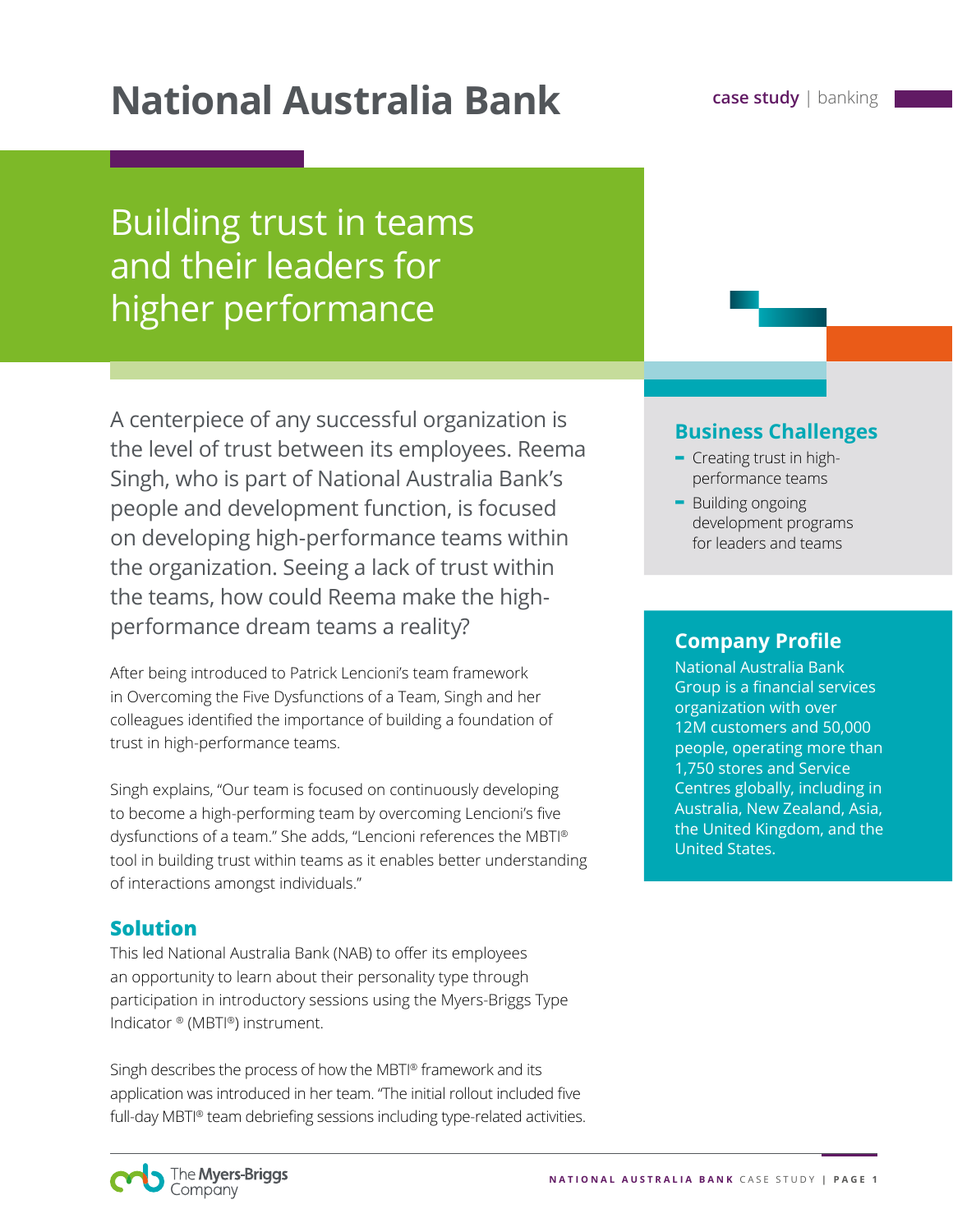The sessions comprised approximately 20 to 30 people." A key learning for Singh and her team of NAB certified MBTI® facilitators was the importance of conducting these sessions with members from intact teams, as opposed to a random selection of attendees. Singh adds, "It was from here that we began to get internal requests to run the sessions for other teams within the organization.

The nature of these offerings came in three forms:

- (1) a two-hour individual debrief
- (2) a full-day team debrief and activity; or
- (3) a half-day team debrief and activity.

The team debriefs and activities were generally held offsite— away from the day-to-day environment individuals work in."

Singh explains that involvement by managers in the team sessions was critical for success. "We ensured that each session was led by the leader. During the opening of each team session the leaders laid out their expectations of the team and the session and then closed the loop at the end of the day." She observed the positive impact of the sessions for the teams. "We received feedback that people were beginning to practice new behaviors and language to improve their interactions and understanding with each other."

Over the course of the year Singh and her colleagues facilitated more than 500 MBTI® debriefs with staff. She shares, "The momentum of running so many sessions in a short period of time resulted in a buzz on the floor about the personality type results. Suddenly there was a common language that people could understand each other by."

The foundation offered through the introductory sessions with the MBTI® instrument created interest and demand from participants to apply their learning further. "We are now moving towards offering development programs for leadership teams. This forms a second-tier offering of the MBTI® tool. Once participants have completed the introductory MBTI® sessions, we move from a basic understanding of the tool by connecting the applications of

## **Solution**

- **-** 5 full-day MBTI team debriefing sessions held offsite with intact teams
- **-** Team managers involved in sessions
- **-** Specific training around emotional intelligence, communication, change and conflict
- **-** Specific program, focusing on one topic per quarter per year

The flexibility of the MBTI® tool illustrates to me the power it has in connecting to so many different topics and people. Those that have connected to the tool have come from diverse backgrounds, ages, and experiences, even though everyone works for the same

organization.

**Reema Singh,**  People and Development, National Australia Bank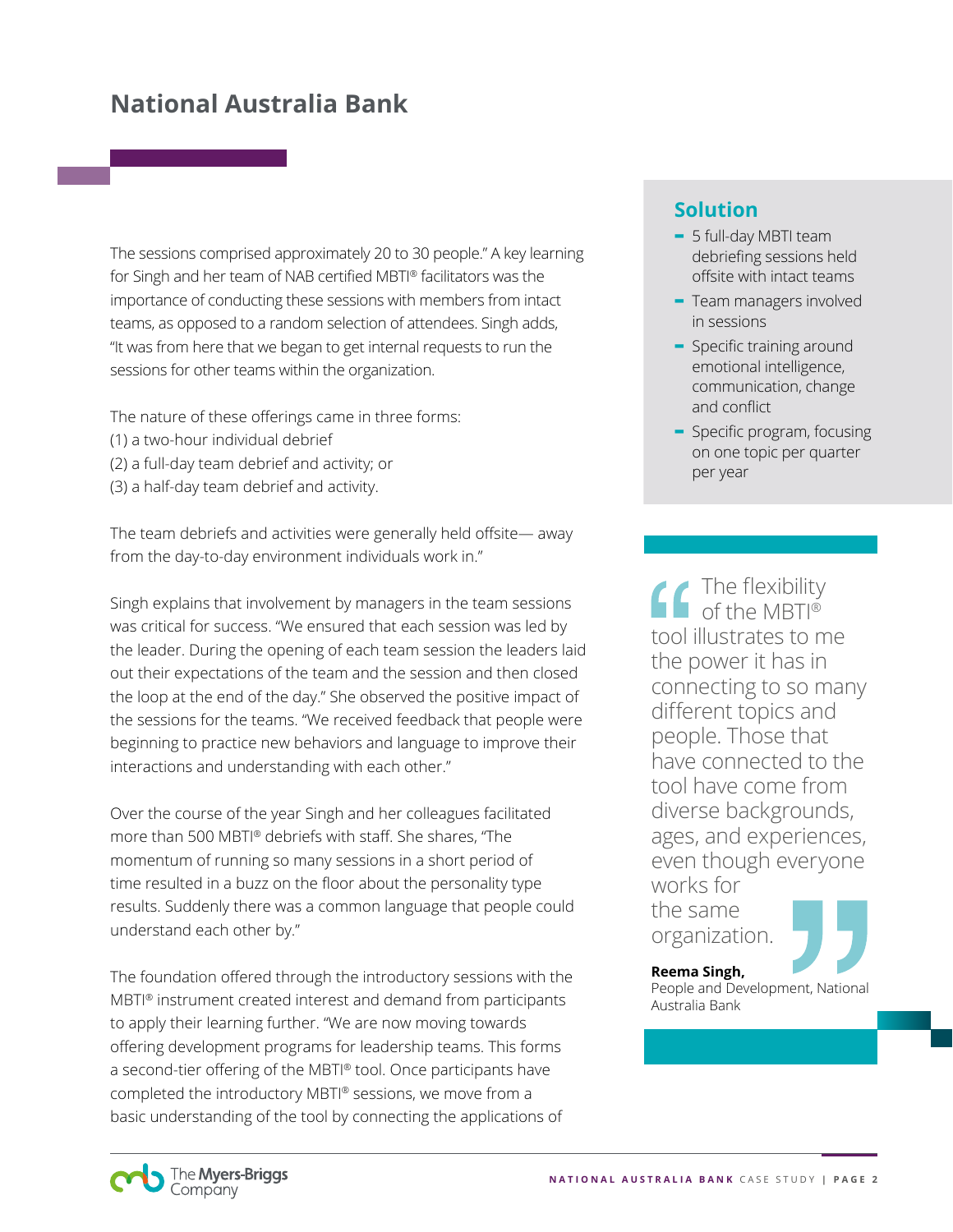the MBTI® personality types to specific topics, such as emotional intelligence, communication, change, and conflict.

The choice of topic is dependent upon what is happening within the business and how relevant the topic may be to that particular team. These are the topics that exist currently; however, my team is open to designing and developing workshops based on demand."

Singh explains how the introductory sessions have also enabled NAB to apply the personality type theory at a deeper level, by demonstrating the dynamic interaction of the preferences of each personality type. "Incorporated within these sessions is an understanding of type dynamics and how this can strengthen the application of the tool. Each session is approximately three to four hours long, covering both theory and practical application.

Commonly, teams are going through a four-part program, where they commit to focusing on one topic every quarter over a year. In between the sessions, they actively engage, discuss, and practice new behaviors to embed the learning and maintain the commitment and momentum."

Singh adds, "We began with one-off workshops for teams, and now teams are going through an ongoing journey with the tool, continuing the learning and application, informally, in their own time outside of the classroom."

Work teams at NAB also continue to build their effectiveness through the application of personality type. "There is a team development program focused around Lencioni's Overcoming the Five Dysfunctions of a Team. Overcoming the dysfunction 'absence of trust' sits under the entire program, enabling the connection to the MBTI® tool in each session.

## **Results**

- **-** Each person identified one behavioral area to work on over a three month period
- **-** Change Leadership program developed to help senior leaders better manage the change process
- **-** MBTI tool and training have "taken off" as a professional development offering and provide favorable results across different teams

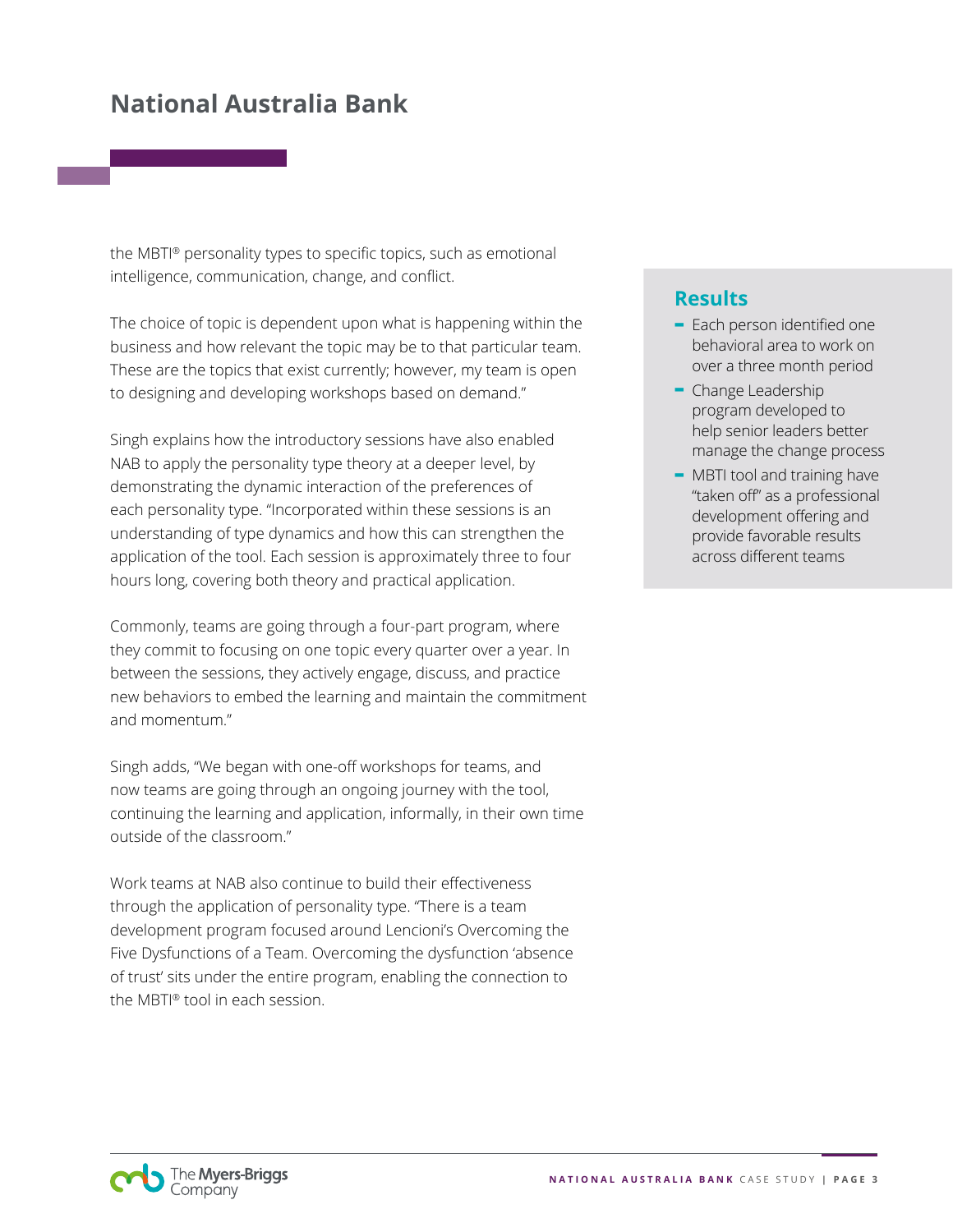There are four sessions in total:

- **-** Conflict
- **-** Commitment
- **-** Accountability
- **-** Results.

The order of these sessions is dependent upon how the team rates themselves at the beginning of the program based on a survey in Lencioni's book."

#### **Results**

"As trust is embedded within the dysfunctions, the MBTI® tool and each individual's results are addressed in each session. The learning from the sessions was evident in the feedback received from participants. One team manager shared, "The team provided such relevant and specific feedback that this session, whilst very difficult and 'out of the comfort zone' has enabled each person to identify one behavioral area they will commit to working on improving over the next three months" says Singh.

NAB's leaders have also benefited from understanding how different personality types prefer to be motivated and led by exploring the type data of their teams. She elaborates, "We have an offering which is focused on getting the most out of the personality type data from the type table.

A senior leadership team invested four hours understanding several different type tables with data on their own and wider teams. This provided information on not only the type of people each leader had in their own team, but then enabled them to begin to identify similarities and differences each team had with the other, strengths each team held and also areas to leverage from others." Singh adds, "It opened up a forum for leaders to challenge and question each other, but also share, support, and help each other overcome current team challenges."

She also shares how they have applied the MBTI® assessment to further equip their leaders with organizational change initiatives. "Another example of a leadership team's journey is that of developing change leadership. The Change Leadership program is a four-part program focusing on enterprise change leadership tools and evaluations. Included within the program is an introduction to the MBTI® personality types (through an opportunity to complete the assessment and debrief) and then consideration of type dynamics to understand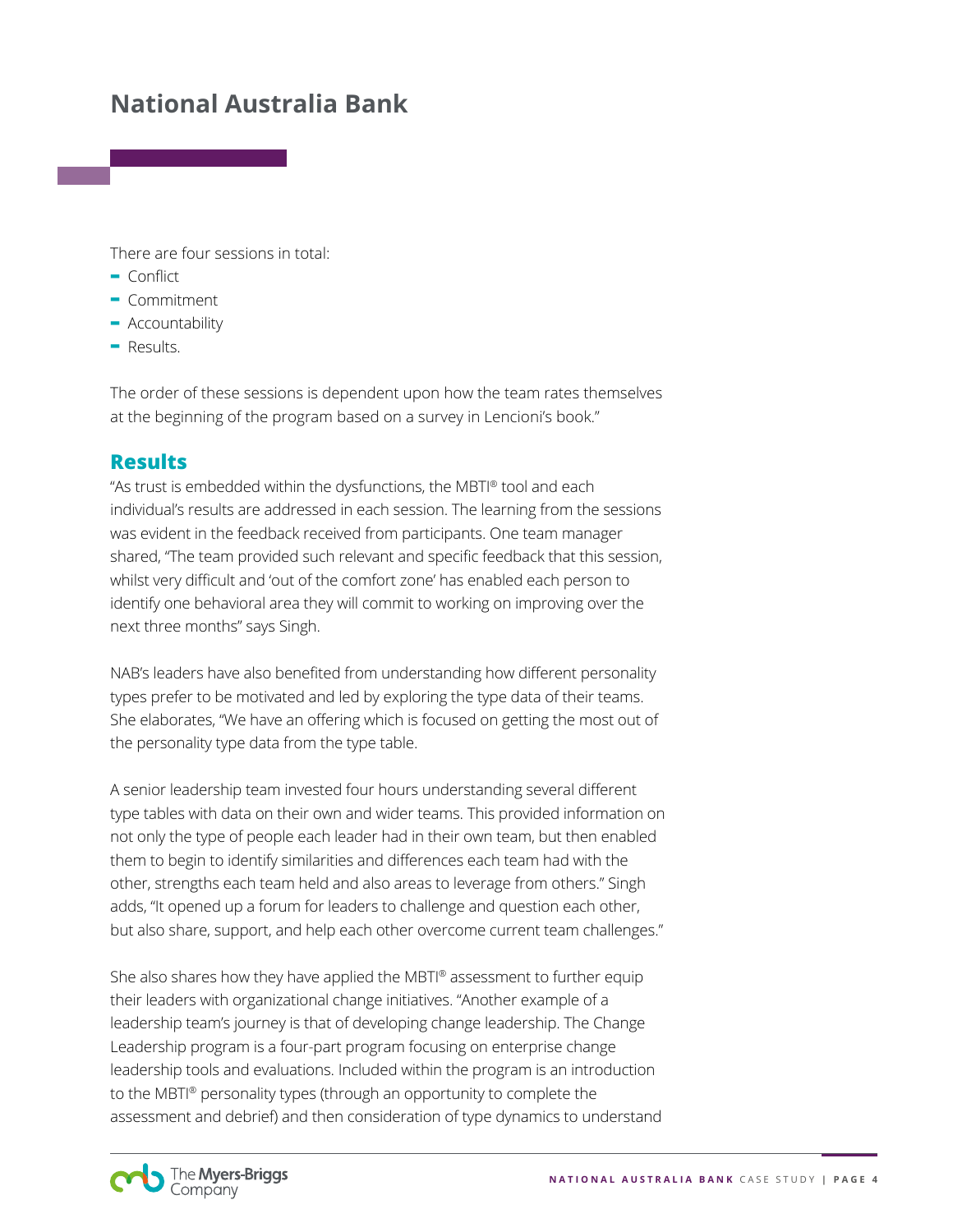how individuals manage, overcome, and deal with change. Four leadership teams have begun this Change Leadership journey. A manager leading his team through the program commented, "The addition of the Myers-Briggs® tool to the Change Process Model is very powerful and will no doubt be of great benefit to our team."

Singh and her colleagues at NAB continue to build on the foundation offered to their staff by demonstrating how the MBTI® assessment and development sessions can be applied in new and relevant ways. She explains, "Overall, the MBTI® tool as a professional development offering within our business unit has really taken off and provided favorable intangible results across different teams. What started off as a reactive approach to a request for the workshops has turned into a specialized, team-based, led-by-the-leader offering, customized and tailored to the needs of each team."

She also adds, "The flexibility of the MBTI® tool illustrates to me the power it has in connecting to so many different topics and people. Those that have connected to the tool have come from diverse backgrounds, ages, and experiences, even though everyone works for the same organization."